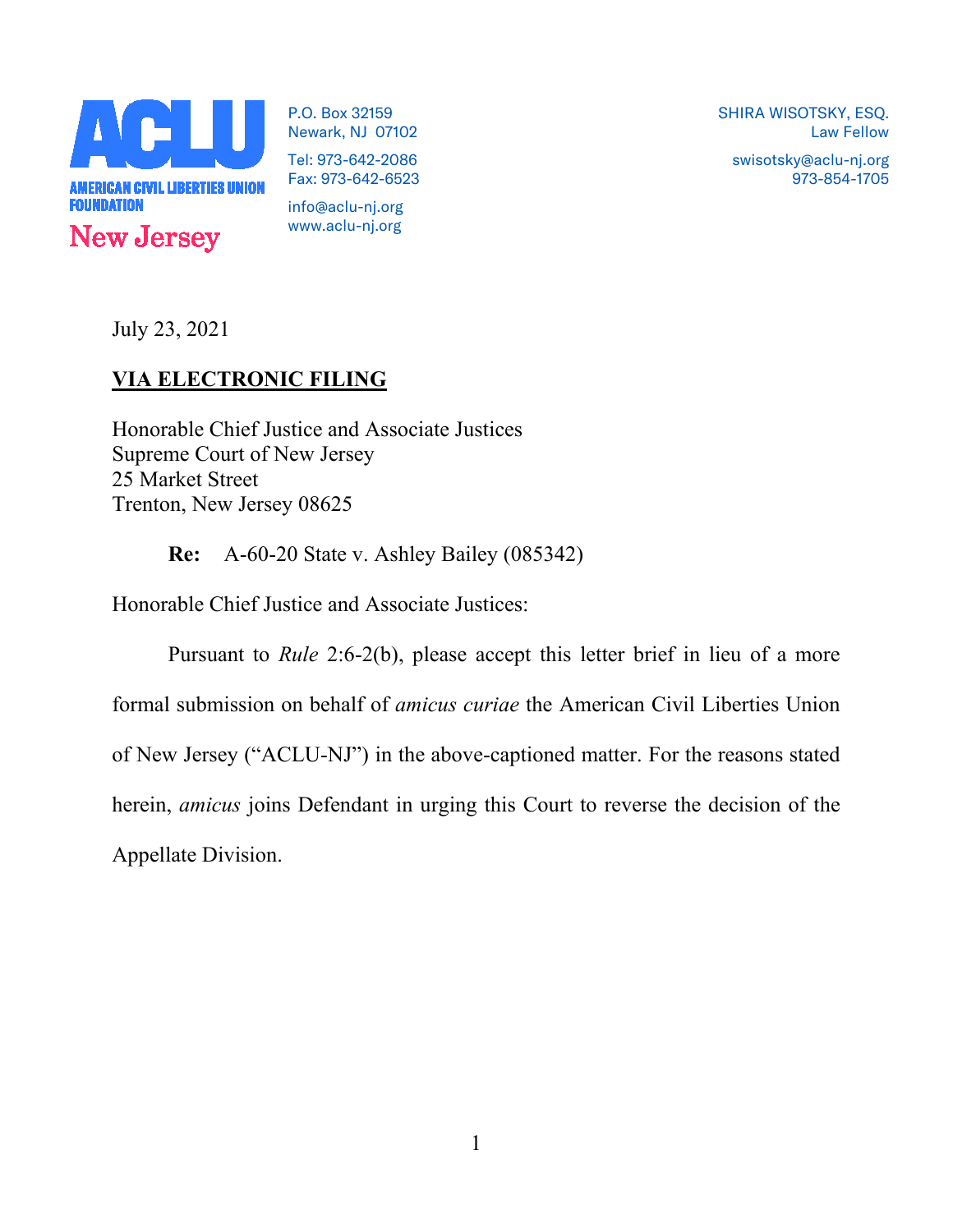| I. | A retrospective application of the crime fraud exception to the |                                                                     |
|----|-----------------------------------------------------------------|---------------------------------------------------------------------|
|    | privilege protecting martial communications violates the Ex     |                                                                     |
|    |                                                                 | <i>Post Facto</i> clauses of the Federal and State Constitutions. 4 |
|    | $\mathbf{A}$ .                                                  | The crime-fraud exception is a significant change                   |
|    |                                                                 | that implicates the Ex Post Facto clauses of the                    |
|    |                                                                 |                                                                     |
|    | <b>B.</b>                                                       | The Ex Post Facto Clauses apply when an evidentiary                 |
|    |                                                                 | rule retroactively permits a defendant's statements to              |
|    |                                                                 |                                                                     |
| П. | The Court should ask the Rules Committee to propose an          |                                                                     |
|    | instruction that instructs juries on how to interpret           |                                                                     |
|    | communications between a defendant and their abusive            |                                                                     |
|    | spouse when admitting evidence pursuant to the crime-fraud      |                                                                     |
|    |                                                                 |                                                                     |
|    |                                                                 |                                                                     |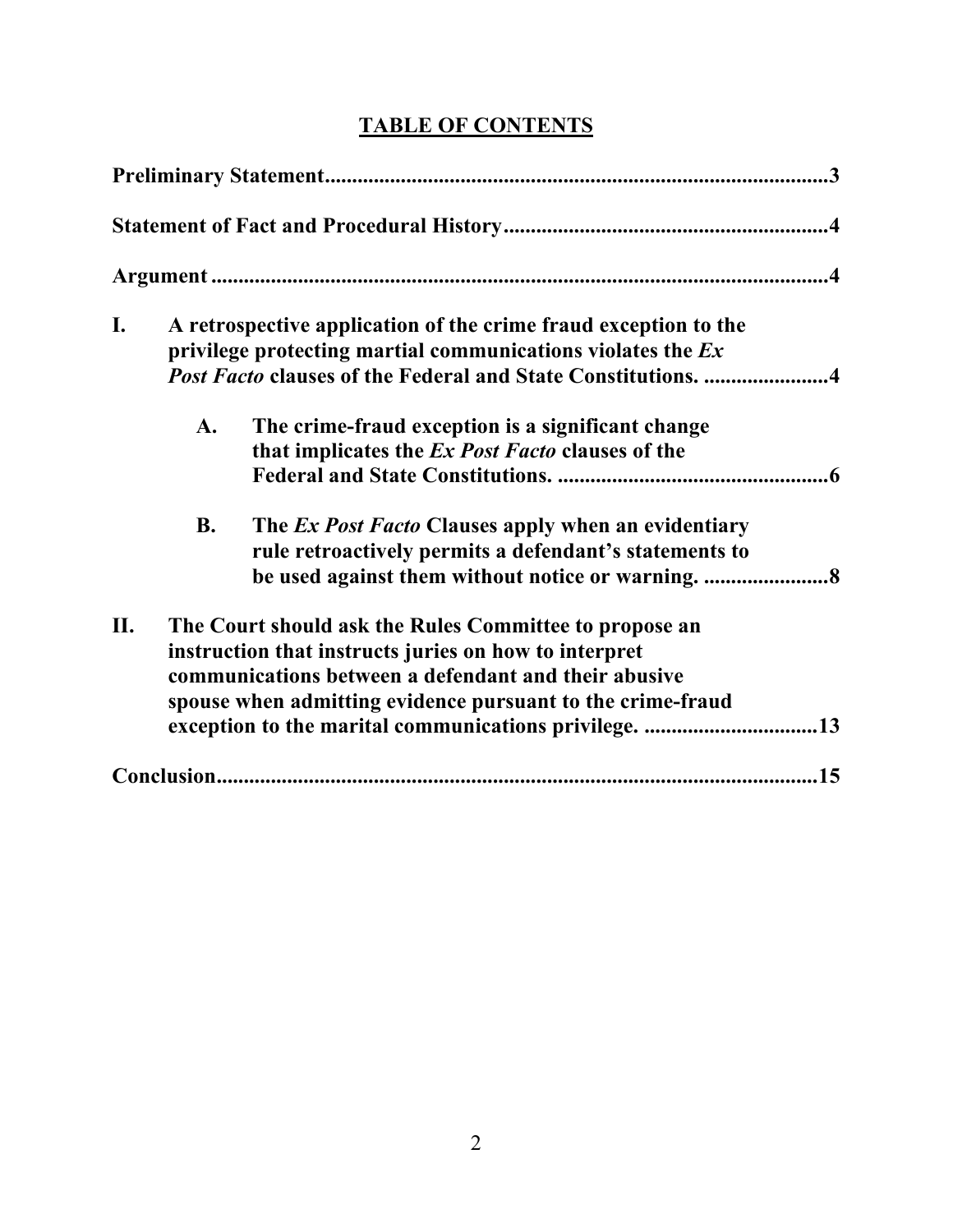#### **Preliminary Statement**

In 2014, when Ashley Bailey sent the text messages at issue to her husband, her communications were protected under the long-standing and legislated marital communications privilege. The newly-enacted crime-fraud exception to this privilege, relied on by the trial court to admit the otherwise confidential messages into evidence, was not adopted as a rule until 2015. In fact, the exception was only adopted after this Court, in *State v. Terry*, considered it and judged the change so significant that it needed to be referred to the Legislature for deliberation, rather than implemented through caselaw. *Amicus* joins Ms. Bailey in arguing that applying the newly-enacted exception retroactively under these circumstances violates the *Ex Post Facto* clauses of the New Jersey and Federal Constitutions.

The New Jersey and United States Constitutions both prohibit *ex post facto*  lawmaking. The purpose of those clauses includes the notion that laws must provide fair warning of their effect, and that individuals are permitted to rely on their meaning until they are explicitly changed. It was wholly reasonable for this Defendant—or for any person—to have relied on the protections of a codified privilege when deciding whether to engage in speech that could later be used as incriminating evidence. *Amicus* urges the Court to find a presumption that the *Ex Post Facto* clauses are triggered when a modification of an evidentiary rule is so significant it must be adopted in a manner consistent with the Evidence Act, and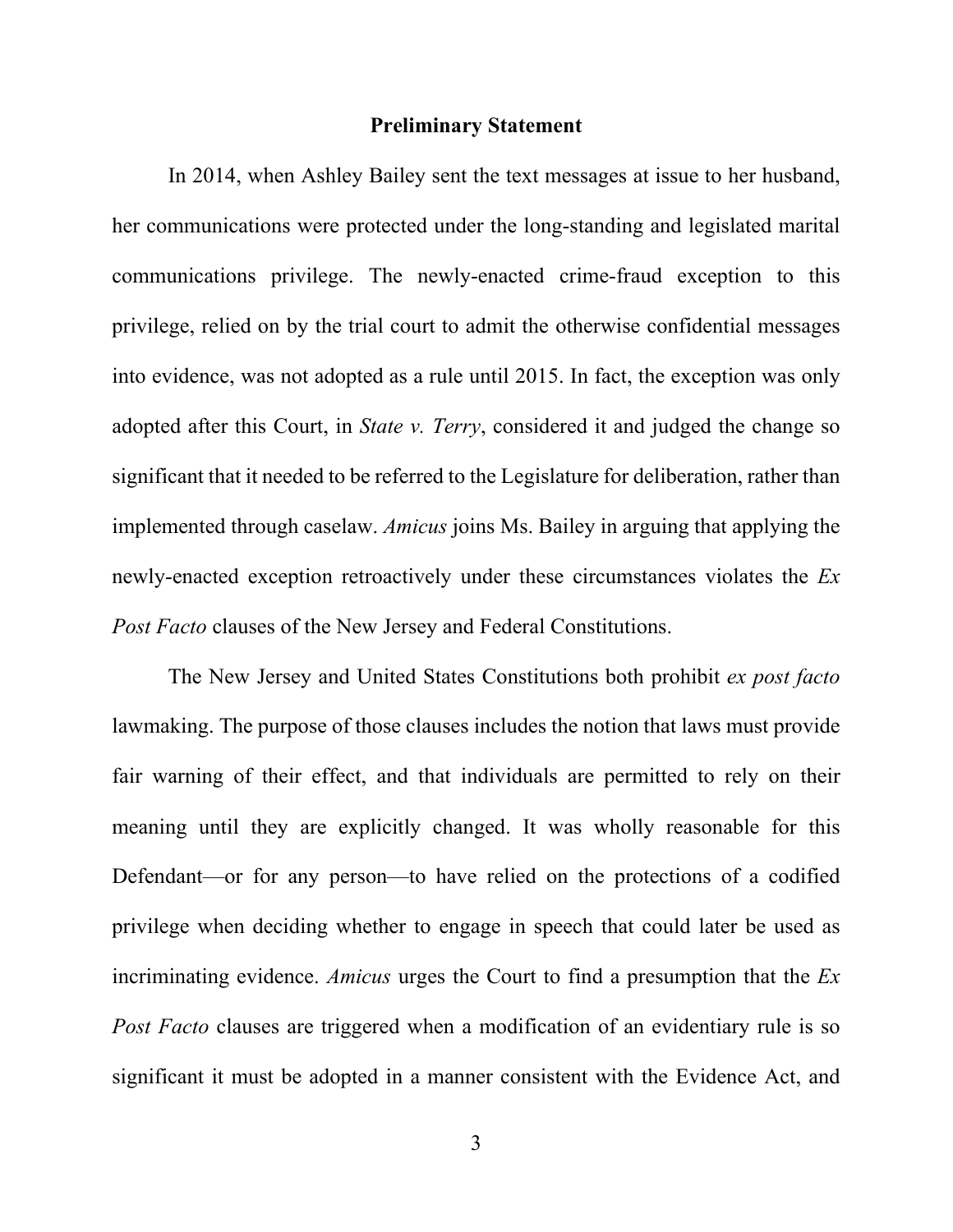when the proposed modification, without notice, will plausibly impact the speech or behavior of an individual immediately preceding, during, or following a charged offense.

#### **Statement of Facts and Procedural History**

*Amicus* accepts the statements of facts and procedural history found in the unpublished Appellate Division opinion in this matter, *State v. Nathan Ingram and Ashley D. Bailey*, Dkts. No. A-2640-17T4, A-3157-17T4, 2021 WL 71292 (App. Div. Jan. 8, 2021).

#### **Argument**

# **I. A retrospective application of the crime fraud exception to the privilege protecting martial communications violates the** *Ex Post Facto* **clauses of the Federal and State Constitutions.**

The New Jersey and United States Constitutions both prohibit the imposition of *ex post facto* laws. U.S. Const. art. I, § 10, cl. 1; N.J. Const. art. IV, § 7, ¶ 3. "Those clauses proscribe 'any statute which makes more burdensome the punishment for a crime, after is commission.'" *State v. Brown*, 245 N.J. 78, 88 (2021) (quoting *Beazell v. Ohio*, 269 U.S. 167, 169 (1925)) (alteration omitted); *see also id.* (quoting *Weaver v. Graham*, 450 U.S. 24, 30 (1981), for the proposition "that the *Ex Post Facto* Clause seeks not to guarantee 'an individual's right to less punishment, but [to guard against] the lack of fair notice and [to promote] governmental restraint when the legislature increases punishment beyond what was prescribed when the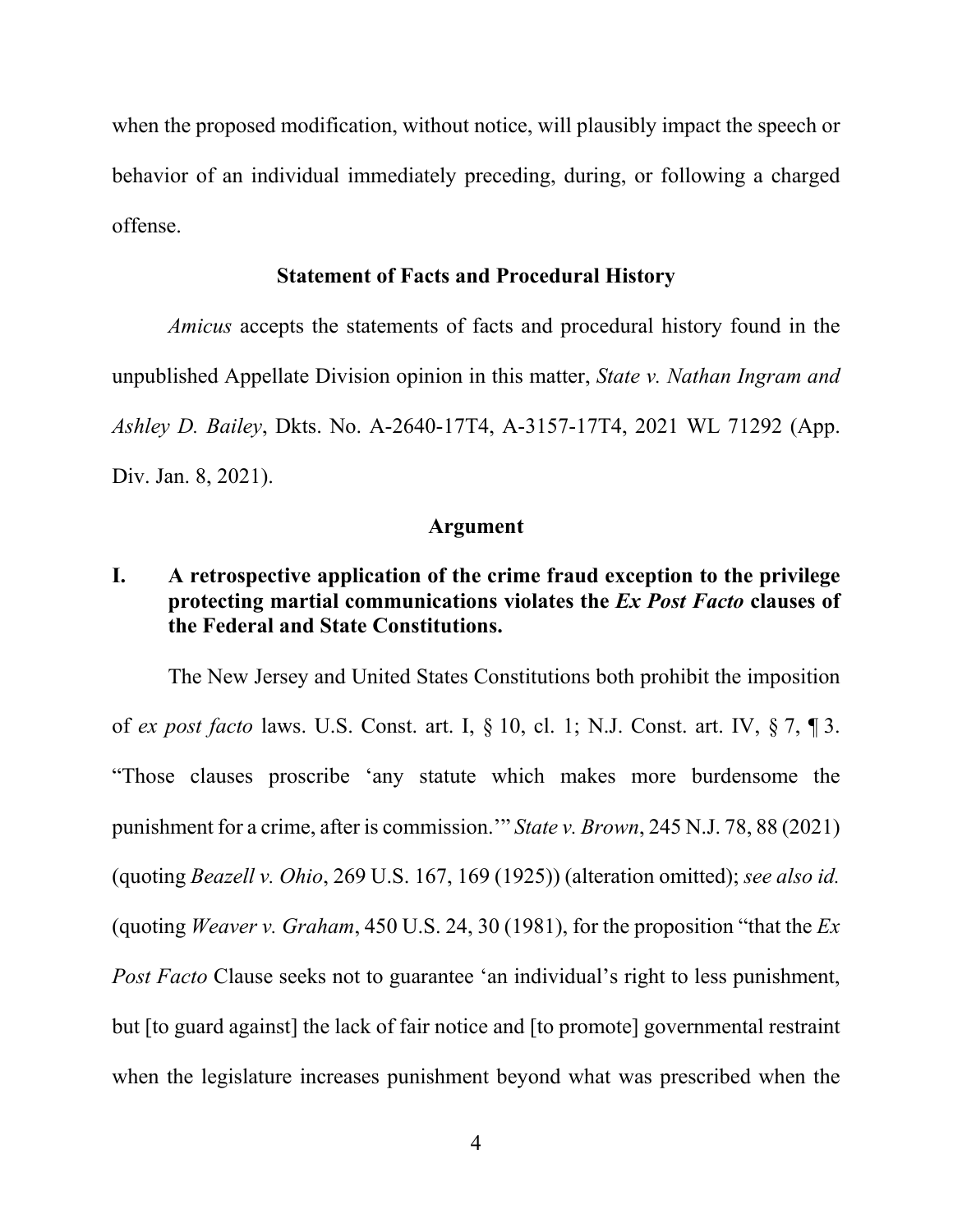crime was consummated'"). "The *Ex Post Facto* Clause proscribes every law that alters the legal rules of evidence, and receives less, or different, testimony, than the law required at the time of the commission of the offence, in order to convict the offender." *State v. Witt*, 223 N.J. 409, 449-50 (2015) (citation omitted); *see also Miller v. Florida*, 482 U.S. 423, 429 (1987) (finding same). That is exactly the scenario presented by this case.<sup>[1](#page-4-0)</sup>

Although newly adopted but retrospectively applied Rules of Evidence that modify the scope of evidence that may be admitted without altering any substantive rights of a defendant do not violate the *Ex Post Facto* clauses, *State v. Muhammad*,

[529 U.S. 513, 522 (2000) (emphasis in original) (quoting *Calder v. Bull*, 3 Dall. 386, 390 (1798) (Chase, J.)).]

*See State v. Rose*, 425 N.J. Super. 463, 469 (App. Div. 2012) (quoting same).

It does not appear that there is any dispute that the question before the Court is whether the Rule of Evidence at issue here falls into the fourth *Carmel* category.

<span id="page-4-0"></span><sup>&</sup>lt;sup>1</sup> In *Carmel v. Texas*, the United States Supreme Court outlined four types of laws that fall within the *ex post facto* prohibition:

I will state *what laws* I consider *ex post facto laws,* within the *words* and the *intent* of the prohibition. 1st. Every law that makes an action done before the passing of the law, and which was *innocent* when done, criminal; and punishes such action. 2d. Every law that *aggravates* a *crime* or makes it *greater* than it was, when committed. 3d. Every law that *changes the punishment,* and inflicts a *greater punishment,* than the law annexed to the crime, when committed. 4th. Every law that alters the *legal* rules of *evidence,* and receives less, or different, testimony, than the law required at the time of the commission of the offence, *in order to convict the offender.*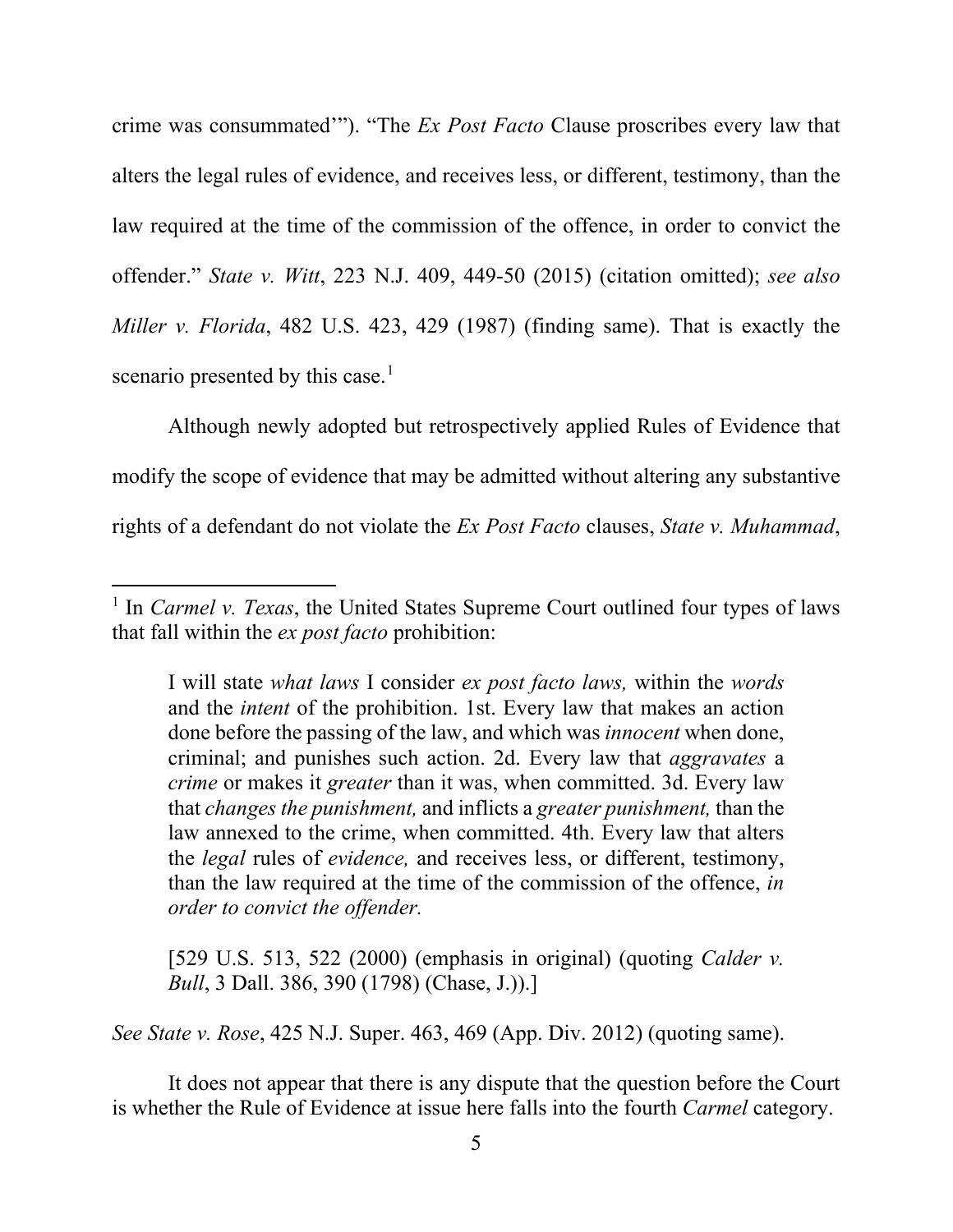145 N.J. 23, 57 (1996) (collecting cases), for the reasons that follow, *Amicus* agrees with Defendant that the retrospective application of the crime-fraud exception *does*  materially alter the substantive rights of Defendant Bailey, and therefore violates the *Ex Post Facto* clauses of the State and Federal Constitutions.

### **A. The crime-fraud exception is a significant change that implicates the** *Ex Post Facto* **clauses of the Federal and State Constitutions.**

The *Ex Post Facto* Clauses are aimed at the concern "that legislative enactments 'give fair warning of their effect and permit individuals to rely on their meaning until explicitly charged.'" *Miller*, 482 U.S. at 430 (collecting cases). *Amicus* urges the Court to find a presumption that the *Ex Post Facto* clauses are triggered when a modification of an evidentiary rule is so significant it must be adopted in a manner consistent with the Evidence Act, and when the proposed modification, without notice, plausibly impacts the speech or behavior of an individual immediately preceding, during, or following a charged offense.

This Court first considered a crime-fraud exception to the marital communications privilege in *State v. Terry* and declined to unilaterally adopt an exception to that rule. 218 N.J. 224, 243 (2014). In considering how to proceed, the Court outlined the profound significance of adopting this type of exception. *Id.* ("Adding a crime-fraud exception to the marital communications privilege would amount to a 'fundamental change' with 'serious and far-reaching' consequences." (internal citations omitted)). Invoking the procedures of the Evidence Act, the Court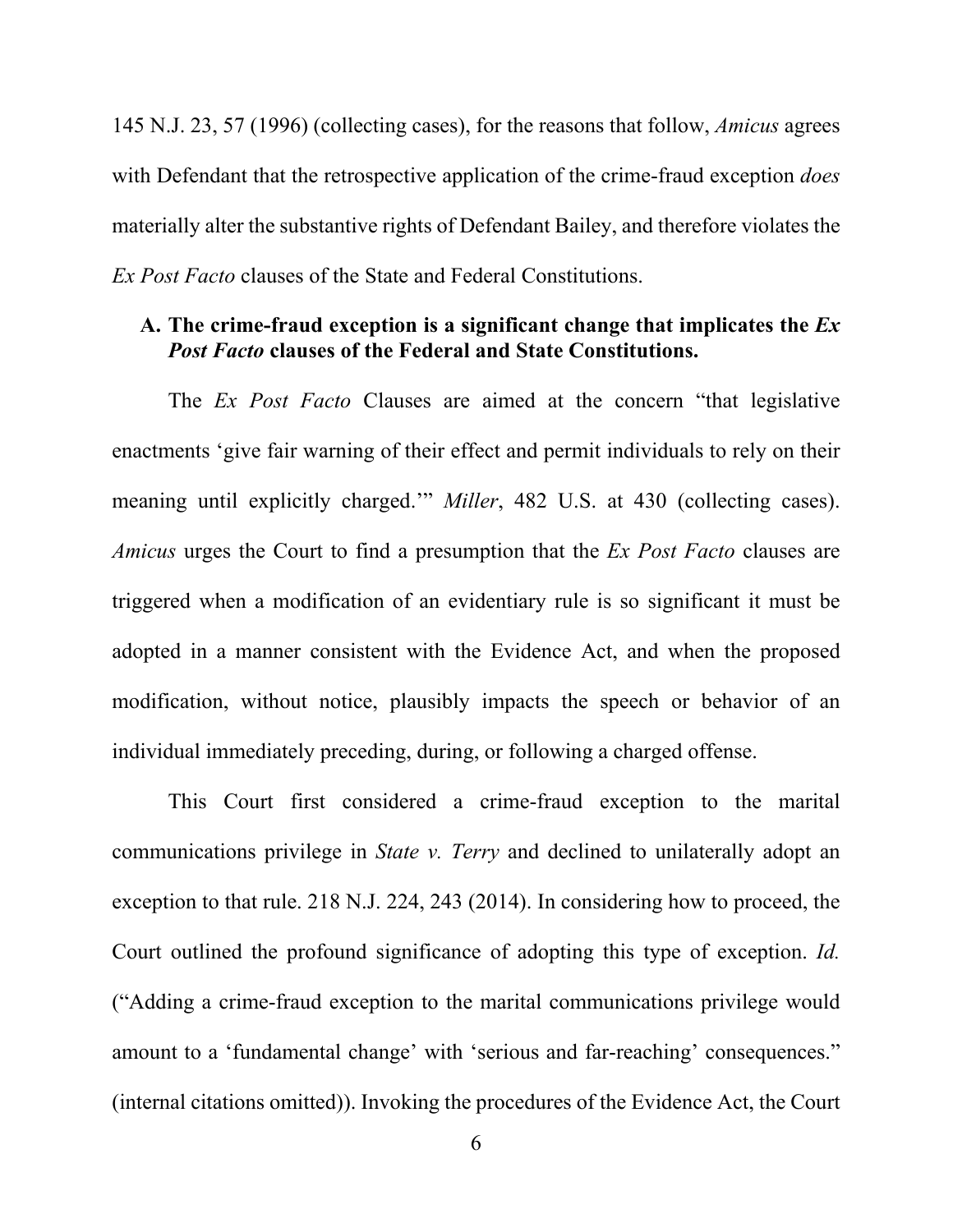proposed an amendment encompassing this exception to the marital communications privilege and transmitted it for approval by joint resolution of the Legislature and for the Governor's signature. *Id.* at 243-244, 246. In so doing, the Court adhered to the principle that "evidence rules that dramatically impact the conduct of trials" should be adopted by way of the Evidence Act, which calls for the collaborative effort of all the branches of government. *Terry*, 218 N.J. at 241-242 (*quoting State v. Byrd*, 198 N.J. 319, 345 (2009)); *see also State v. D.R.*, 109 N.J. 348, 352 (1988). The Court's proposed revision was subsequently adopted by the New Jersey Legislature, signed by the Governor, and the amended *N.J.R.E.* 509 (codified at N.J.S.A. 2A:84A-22) was thereafter enacted on November 9, 2015.

The Court chose to refer the question of a crime-fraud exception for presentment to the Executive and Legislative Branches, because significant changes in evidence rules require the procedures of the Evidence Act, 'while evidence rule changes of lesser consequence' can 'be developed through case law.'" *Terry*, 218 N.J. at 241 (quoting *Byrd*, 198 N.J. at 345) (alteration omitted). It logically follows that such a significant enactment alters the substantive rights of defendants, implicating the *Ex Post Facto* Clauses. *See Muhammad*, 145 N.J. at 57.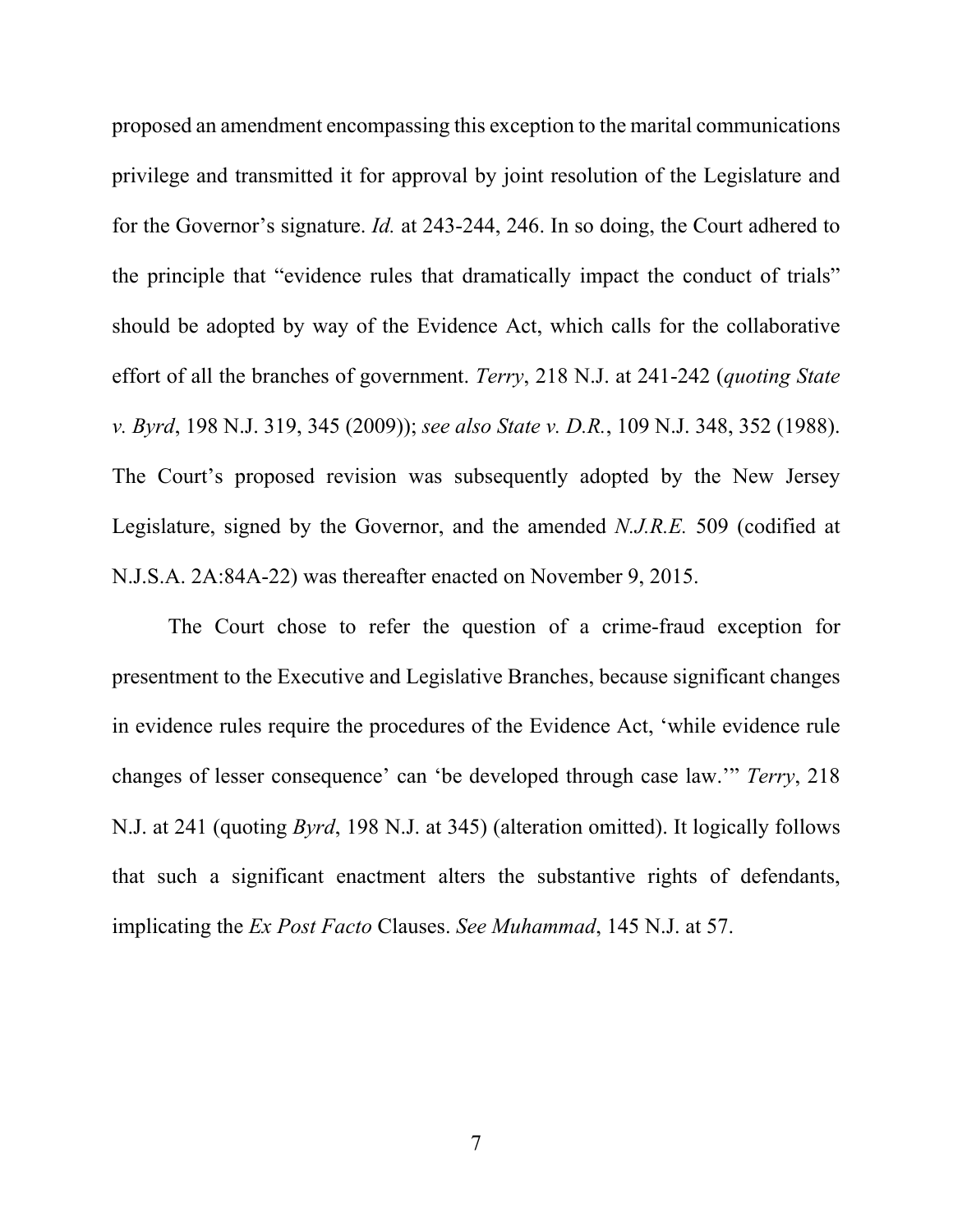## **B. The** *Ex Post Facto* **Clauses apply when an evidentiary rule retroactively permits a defendant's statements to be used against them without notice or warning.**

The crime-fraud exception is not an ordinary rule of evidence and involves different principles than the *ex post facto* analyses of evidentiary rules in prior cases heard by New Jersey appellate courts. The prior cases involve the enlargement of evidentiary rules to admit into evidence information that was not connected to the on-going behavior of defendants immediately preceding, during, and after the crimes. *See*, *e.g.*, *State v. Cope*, 224 N.J. 530, 555-56 (2016) (evaluating impeachment by evidence of conviction); *State v. Fortin*, 198 N.J. 619, 624-25 (2013) (considering amendments to the statutory scheme surrounding the elimination of the death penalty and prohibiting the defendant from presenting mitigating factors); *State v. Muhammad*, 145 N.J. 23, 56 (1996) (relating to the use of a victim-impact statement); *State v. Erazo*, 126 N.J. 112, 134-35 (1991) (assessing a sentence enhancement based on the defendant's prior record). In contrast, this matter concerns an evidentiary rule that retroactively permits a criminal defendant's own statements to be used against her when those statements were protected by a long-standing and legislated privilege at the time that they were made, and she did not know at that moment that they could later be used against her.

In *State v. Rose*, the Appellate Division considered whether the retroactive application of the forfeiture by wrongdoing exception to the hearsay rule, codified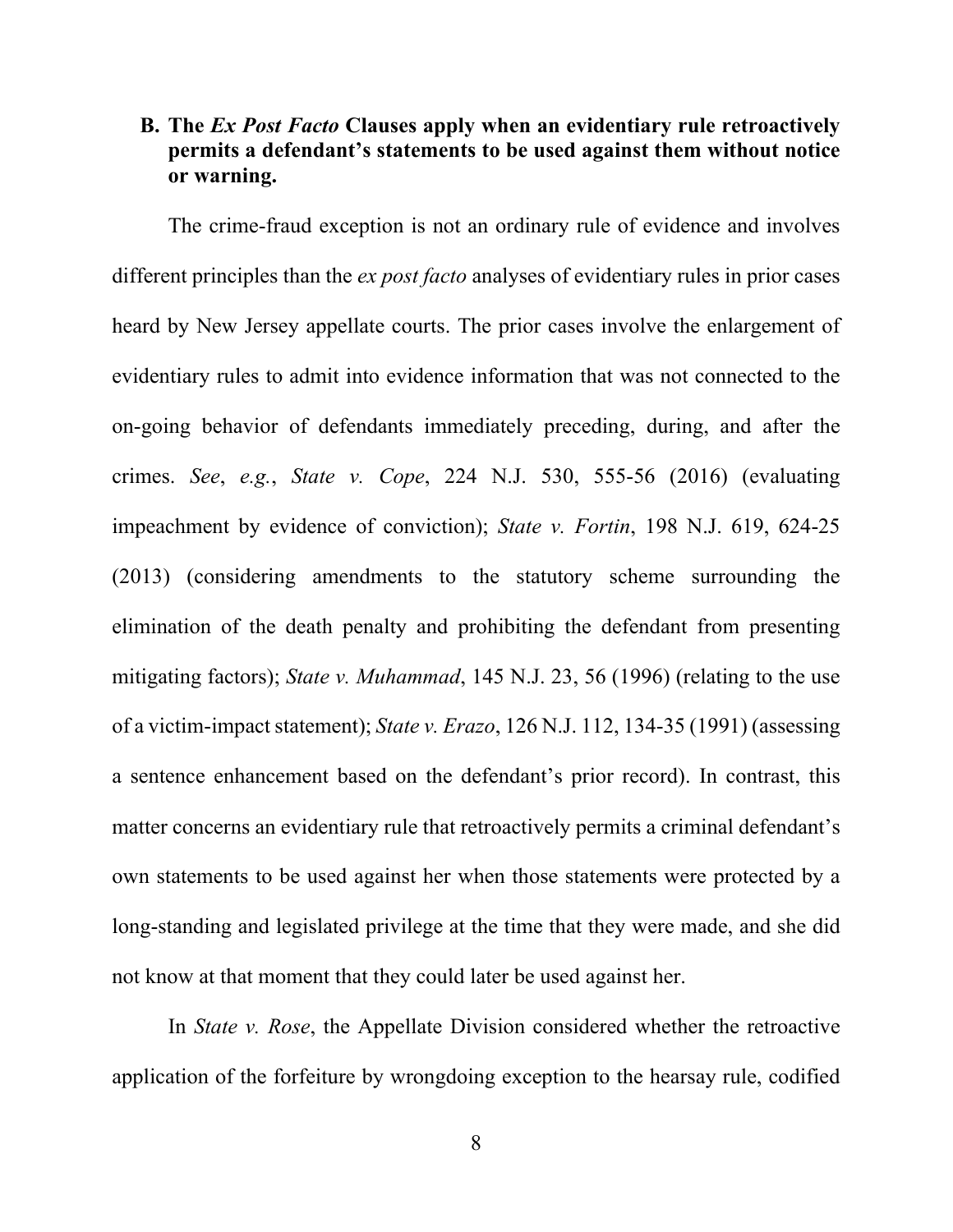at *N.J.R.E.* 804(b)(9) following the Court's referral to the Legislature in *Byrd*, 198 N.J. 319, constituted a violation of the State and Federal Constitutions. 425 N.J. Super. 463, 471-73 (App Div. 2012). The Appellate Division found that it did not, and in its analysis focused on two points: (1) that there was "no unfairness or injustice in applying the rule" as the evidentiary rule is "evenhanded in its application because it applies to 'any party who wrongfully procures the unavailability of a witness,'" and is an "'ordinary' rule of evidence," *id.* at 472 (first quoting *Byrd*, 198 N.J. at 350, then *Muhammad*, 145 N.J. at 56-57); and (2) that exception to the hearsay rule "reflects long-standing legal and equitable principles that were well recognized at the time of the charged offenses," *id.* at 473.

With respect to the first line of analysis, unlike in *Rose*, the application of the crime-fraud exception is not applied even-handedly. It only implicates additional evidence that could be used against a defendant, without enlarging the defendant's ability to defend herself. Moreover, as described herein, an evidentiary rule that retroactively permits a criminal defendant's words to be used against them, without fair notice, *cf. Miller*, 482 U.S. at 430, is not an ordinary rule of evidence.

Importantly, with respect to the second line of analysis, the crime-fraud exception does not reflect a long-standing legal and equitable principle that was recognized at the time of the offense. *Cf. Rose*, 425 N.J. Super. at 473. As described in *Terry*, the form of the marital communications privilege that existed then was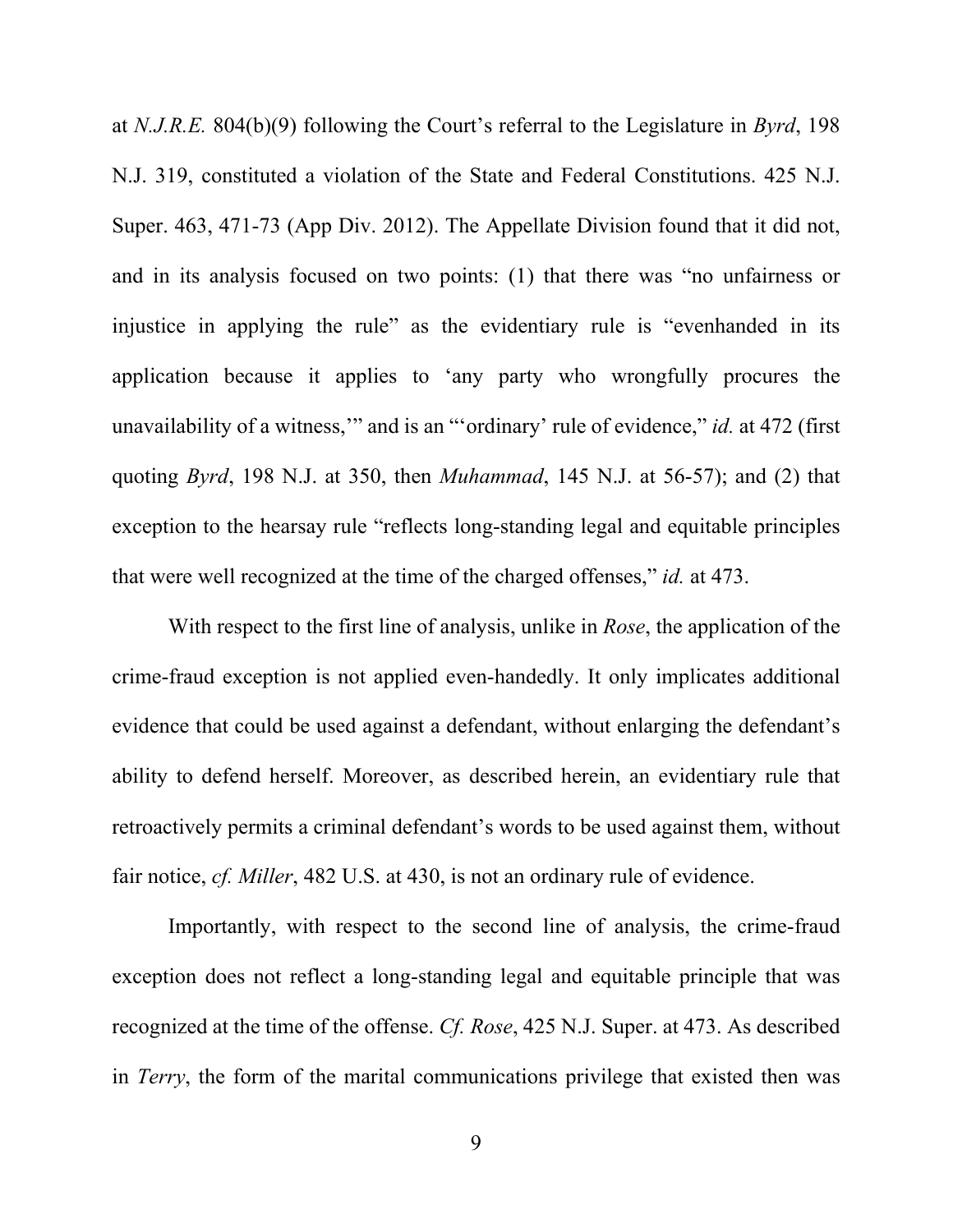enacted as part of the Evidence Act of 1960, and further codified at N.J.R.E. 509, *Terry*, 218 N.J. at 232-33 (citing L. 1960, c. 52 § 22 (codified at N.J.S.A. 2A:84A-22)), did not contain any crime-fraud exception. N.J.S.A. 2A:84A-22; *N.J.R.E.* 509.

This privilege "stem[med] from the strong public policy of encouraging free and uninhibited communication between spouses, and, consequently of protecting the sanctity and tranquility of marriage." *Terry*, 218 N.J. at 233 (quoting *State v. Szemple*, 135 N.J. 406, 414 (1994)). As this Court explained, "[t]he privilege has traditionally been viewed as 'essential to the preservation of the marriage relationship.'" *Id.* (quoting *Wolfle v. United States*, 291 U.S. 7, 14 (1934)). As the Court noted, "[a]ll of us have a feeling of indelicacy and want of decorum in prying into the secrets of husband and wife." *Id.* at 233-34 (quoting 1 McCormick on Evidence § 86 at 524 (Broun ed., 7th ed. 2013)). Not only was the addition of the crime-fraud exception a new legal principle, but it also disrupted this State's decades-long safeguarding of protected communications.

Moreover, it was reasonable for this Defendant—or for any person—to have relied on the protections of marital privilege when deciding whether to engage in speech that could later be used as incriminating evidence.<sup>[2](#page-9-0)</sup> Although the text

<span id="page-9-0"></span><sup>&</sup>lt;sup>2</sup> Defendant was aware that she was part of a criminal probe at the time she sent the relevant text messages. (10T:77-2 to 79-15.) In fact, part of the State's argument before the Appellate Division was that "the text [w]as proof that Defendant was disclosing confidential information to her husband, and [] consciousness of guilt." (State's App. Div. Br., at 12.) As a police officer, Defendant was presumably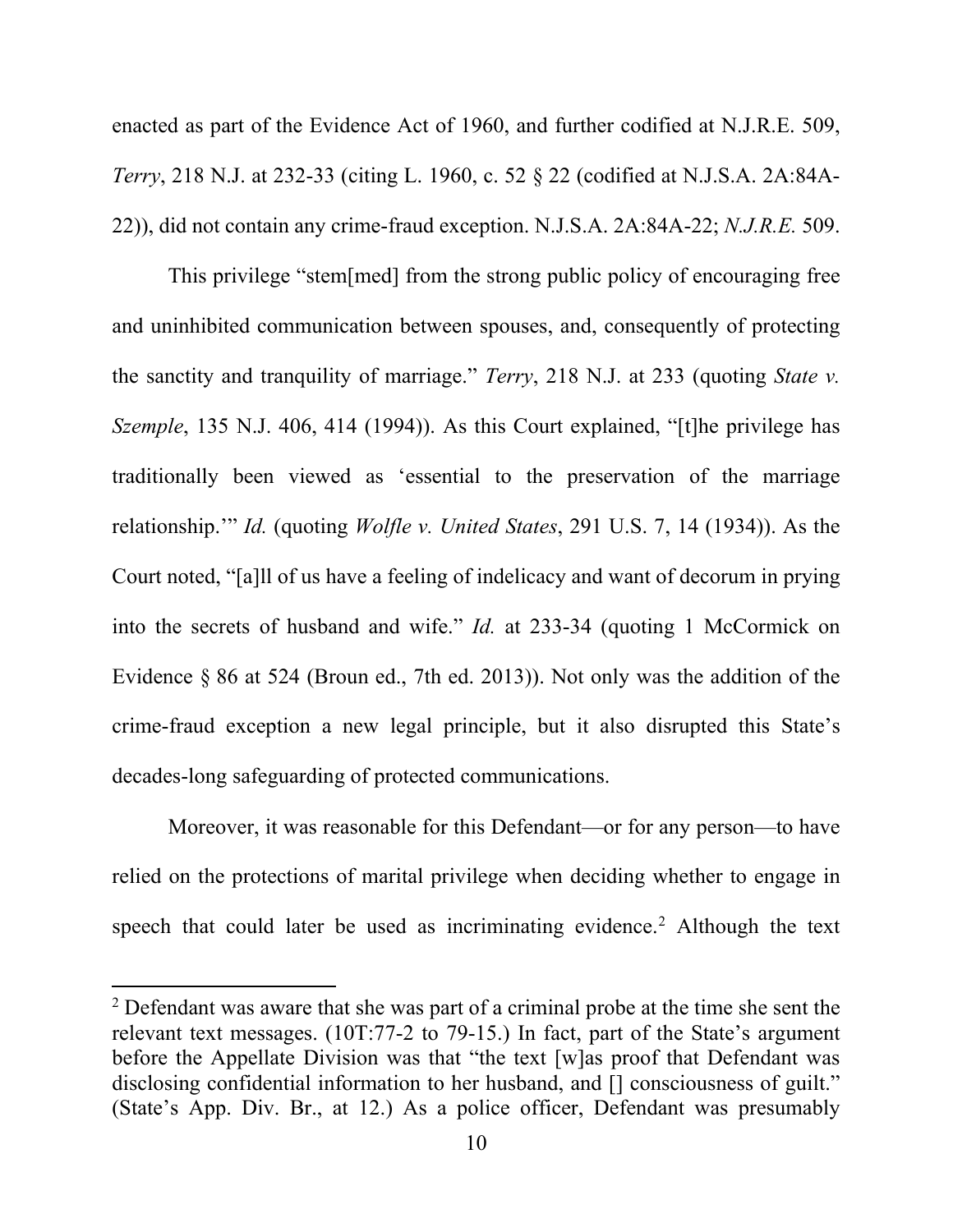messages at issue came after this Court's decision in *Terry*, the Court's recommendation was not yet operative. While crime-fraud exceptions to other evidentiary privileges were recognized and codified in this state's evidentiary rules, at the time Defendant sent the relevant messages to her husband, *N.J.R.E.* 509 explicitly did not contain that exception.<sup>[3](#page-10-0)</sup> *See Terry*, 218 N.J. at 241 (noting explicit crime-fraud exceptions to *N.J.R.E.* 504(2)(a) (attorney-client privilege), *N.J.R.E.* 506(f) (physician-patient privilege), *N.J.R.E.* 511(2) (cleric-penitent privilege), *N.J.R.E.* 51[4](#page-10-1) (trade-secret privilege), and *N.J.R.E.* 519(b) (mediation privilege)).<sup>4</sup> Not only was there a codified protection of the marital communications privilege in the statute, there was also a reasonable belief that the Legislature had specifically

familiar with her right to remain silent. It is reasonable to infer that she believed that her communications with her husband were protected from disclosure.

<span id="page-10-0"></span><sup>&</sup>lt;sup>3</sup> The idea that marital communications are protected was not just codified in statute but exists in the zeitgeist. From the Agatha Christie classic, *Witness for the Prosecution*, made into film in 1957, where the defense attorney objects to the defendant's wife taking the stand against her husband, citing the sanctity of privileged marriage communication, to the *Greed* episode of Law & Order: Special Victims Unit where the two suspects confess a sordid plot to their respective spouses to invoke this privilege, the concept that communications between spouses are protected is widely publicized and known.

<span id="page-10-1"></span><sup>&</sup>lt;sup>4</sup> This differentiates the adoption of the crime-fraud exception in state law from the Federal Rules of Evidence, which abdicates the governance of privilege claims to common law. *Compare Fed. R. Evid.* 501 ("The common law—as interpreted by the United States courts in the light of reason and experience—governs a claim of privilege unless [the United States Constitution, a federal statute, or the rules prescribed by the Supreme Court] provides otherwise[.]"), *with N.J.R.E.* 500-534 (outlining grants of privilege), *and* N.J.S.A. 2A:84A-38 (Evidence Act).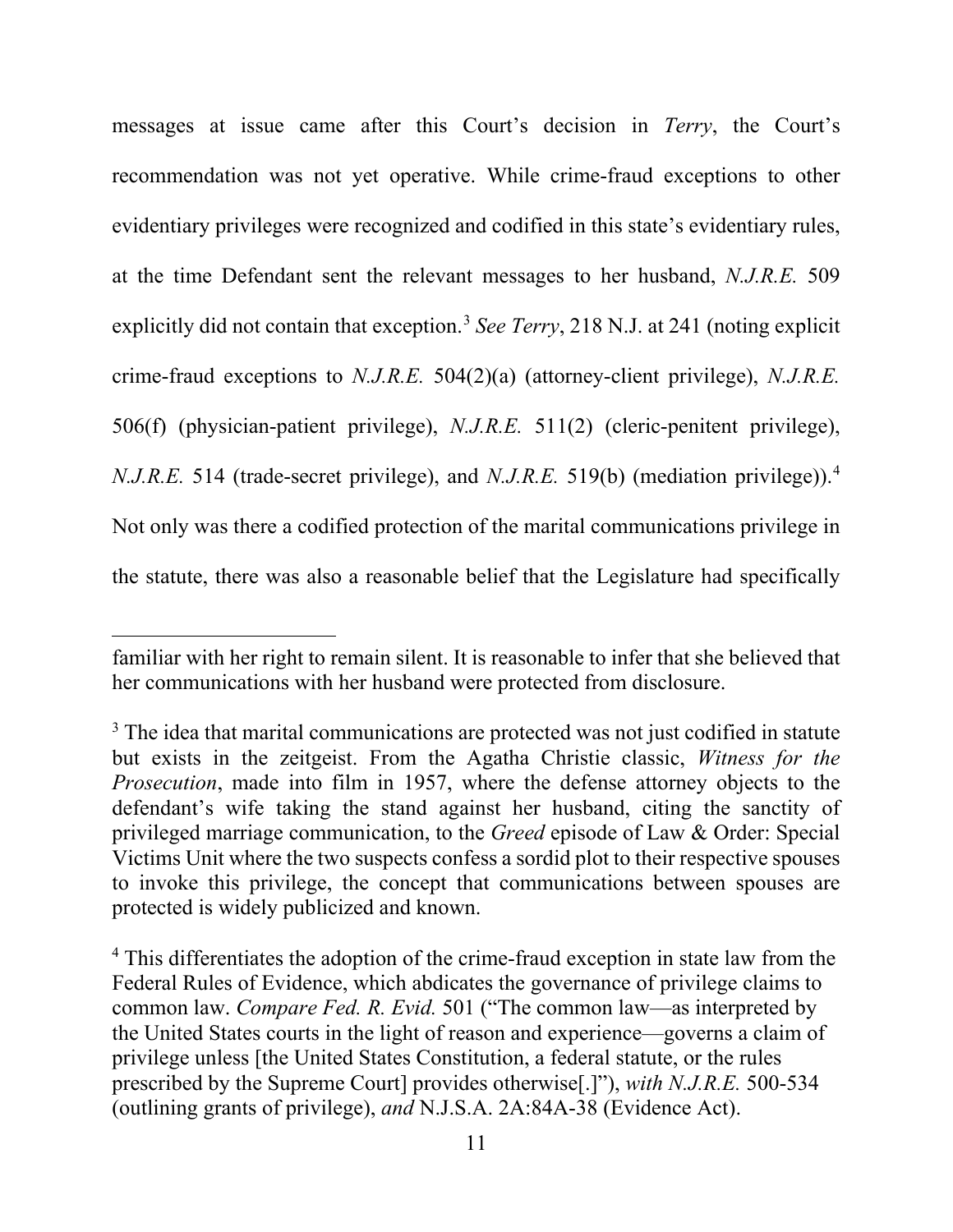opted out of adopting a crime-fraud exception to this privilege by not enacting the exception. *Cf. Borough of East Rutherford v. E. Rutherford PBA Local 275*, 213 N.J. 190, 215 (2013) ("When the Legislature creates an exhaustive list, it is assumed to intend to exclude what is not enumerated unless it indicates by its language that the list or section is not meant to be exhaustive or exclusive." (citations omitted)). Though not squarely within the ambit of the Fifth Amendment and state-law rights against self-incrimination, *see Miranda v. Arizona*, 384 U.S. 436, 439, 444-45 (1966); *State v. Bey*, 112 N.J. 45, 62 (1988), similar principles are at play. To later permit admissions made in a legislatively- and historically-protected context to incriminate a criminal defendant without notice or warning involves federal and state prohibitions against *ex post facto* rulemaking. After all, "[t]he purpose of the *Ex Post Facto* Clause is 'to assure that legislative Acts give fair warning of their effect and permit individuals to rely on their meaning until explicitly changed.'" *Fortin*, 198 N.J. at 627 (quoting *Weaver v. Graham*, 450 U.S. 24. 28-29 (1981)); *cf. State v. Natale*, 184 N.J. 458, 490-91 (2005) (finding that the *Ex Post Facto* Clause bars the retroactive enlargement of a criminal statute by the Judiciary where it is "unexpected and indefensible by reference to the law which had been expressed prior to the conduct at issue" (citation omitted)). By definition, the admission of this evidence "alters the legal rules of evidence, and receives . . . different[] testimony[] than the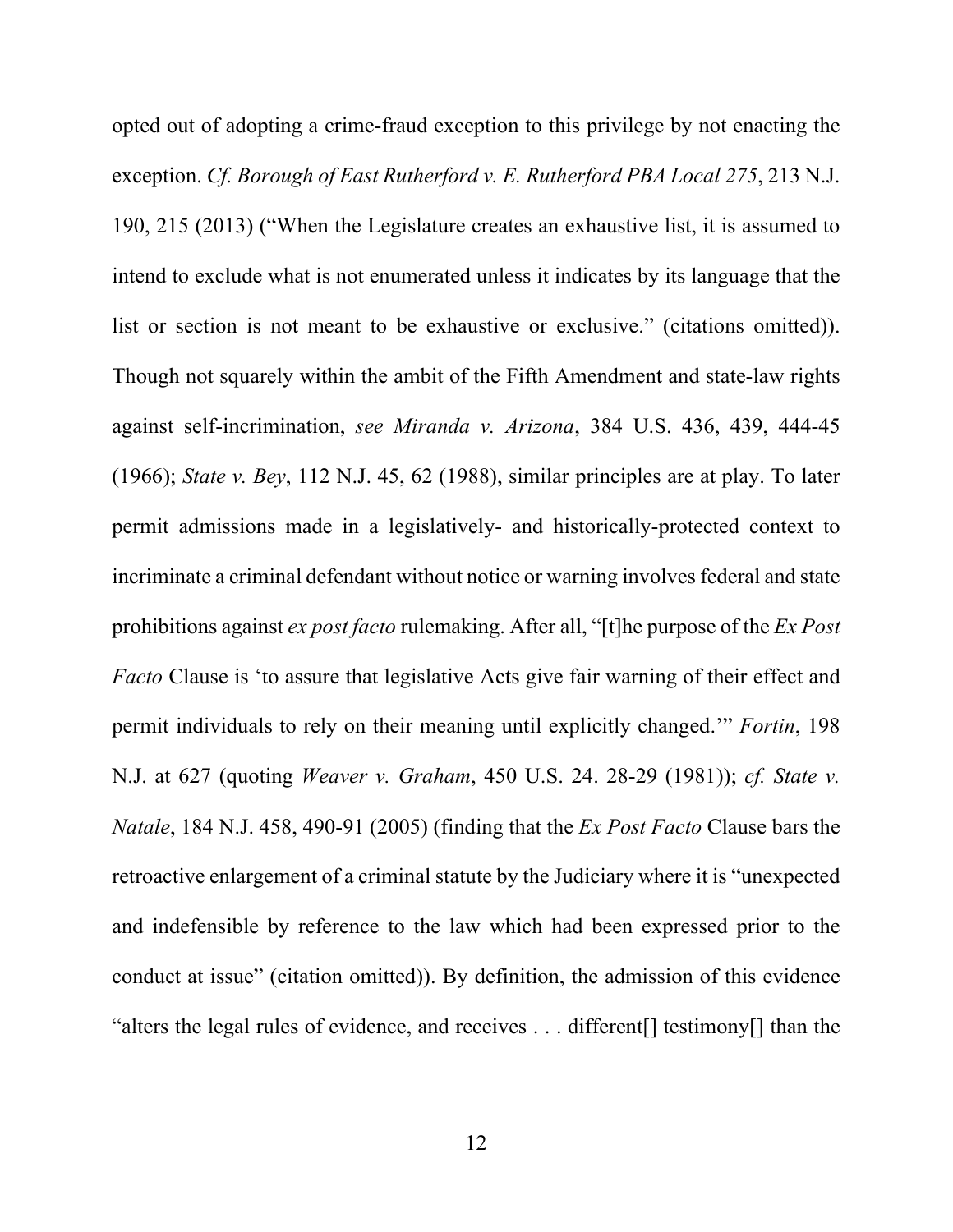law required at the time of the commission of the offence, in order to convict the offender." *Witt*, 223 N.J. at 449-50.

**II. The Court should ask the Rules Committee to propose an instruction that instructs juries on how to interpret communications between a defendant and their abusive spouse when admitting evidence pursuant to the crimefraud exception to the marital communications privilege.** 

Regardless of the Court's disposition of the *ex post facto* question central to this case, it should address an issue not directly raised by the parties, but important to the fair administration of justice in New Jersey: The defendant in this case testified to incidents of abuse by her partner. (*See*, *e.g.*, 10T:116-16 to 5; 10T:131-11 to 132:13.) Researchers have found that most people in women's prisons experienced intimate partner and/or sexual violence before incarceration. Alisa Bierria & Colby Lenz, *Battering Court Syndrome: A Structural Critique of "Failure to Protect"*, *in*  THE POLITICIZATION OF SAFETY: CRITICAL PERSPECTIVES ON DOMESTIC VIOLENCE RESPONSES, 130 (Jane K. Stoever ed., 2019). In New Jersey, there were 59,645 domestic violence offenses reported by the police in 2019. STATE OF NEW JERSEY, DEPARTMENT OF LAW & PUBLIC SAFETY, DIVISION OF STATE POLICE UNIFORM CRIME REPORTING UNIT, THIRTY-SEVENTH ANNUAL DOMESTIC VIOLENCE OFFENSE REPORT (2019). *Cf. State v. Kelly*, 97 N.J. 178, 191-92 (1983) (relying on state police statistics to describe the rate of intimate partner abuse in New Jersey and listing public misconceptions about abusive relationships). Given that, it is likely that the crime-fraud exception will arise again in the context of intimate partner abuse.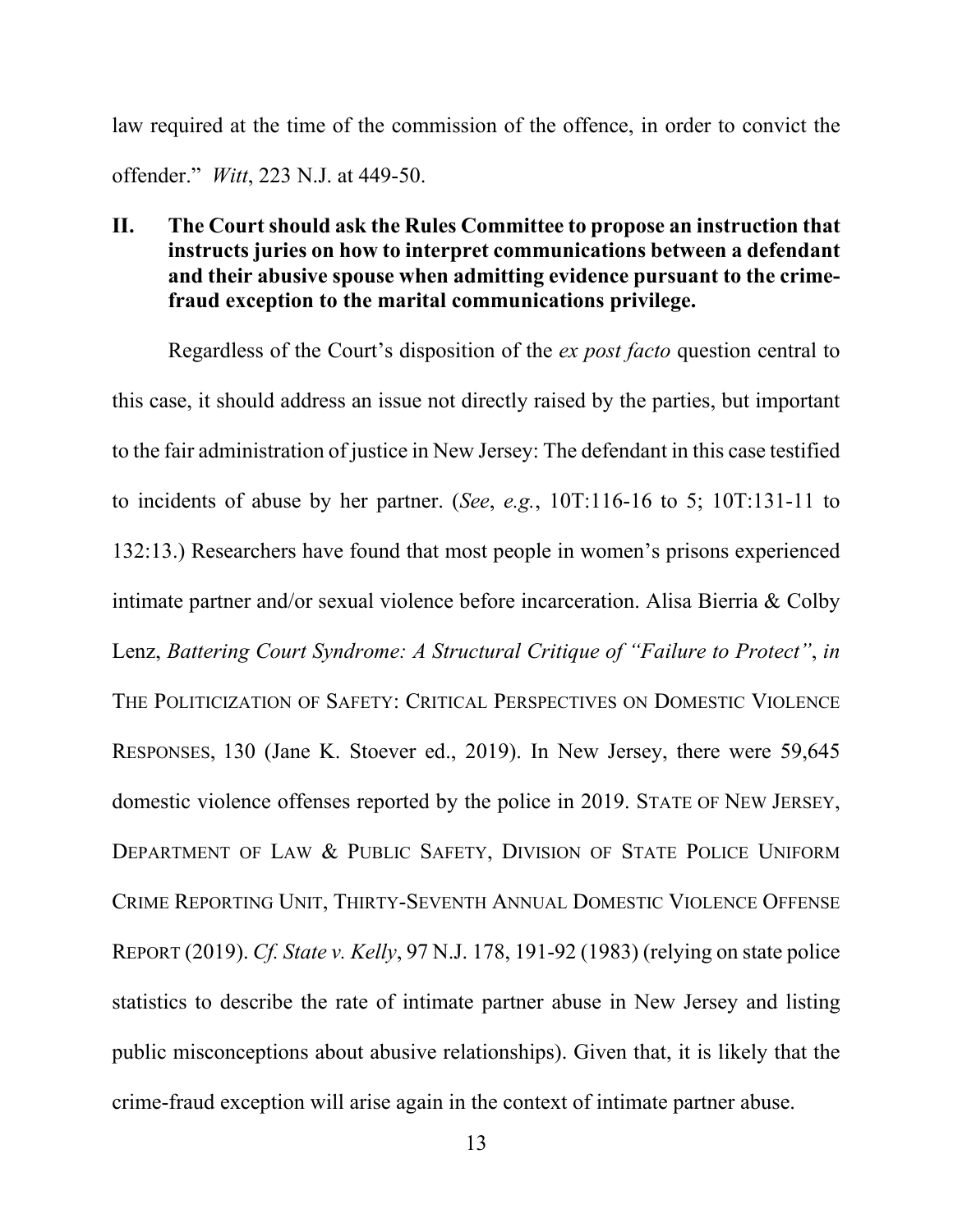The Court should refer to the Rules Committee a question of whether it should adopt a model jury instruction to accompany evidence admitted pursuant to the crime-fraud exception to the marital communications privilege when there exists evidence that those communications were made in the context of intimate partner abuse. Dispelling jurors' preconceived notions about how an individual acts and reacts in communications during an abusive relationship, and particularly in electronic communications, is relevant to ensuring a fair trial when a defendant in an abusive relationship is accused of conspiring to participate in the crimes of their spouse.

Jurors require context for understanding the power dynamics of intimate partner violence when evaluating evidence created in the context of those relationships. Without context, the "jury's and judge's understanding of submitted evidence in competing trial narratives" can be limited or distorted. BIERRIA & LENZ, *Battering Court Syndrome: A Structural Critique of "Failure to Protect"*, at 130. Advocates for survivors of intimate partner violence have consistently emphasized how abusive text messages are not "always easy to spot" or can be "misconstrued as normal." *See*, *e.g.*, *Abusive Texts: 6 Red* Flags, HEALING ABUSE WORKING FOR CHANGE (last visited July 16, 2021), https://hawcdv.org/6-ways-to-recognizeabusive-text-messages. Jurors would benefit from guidance, crafted by experts, to